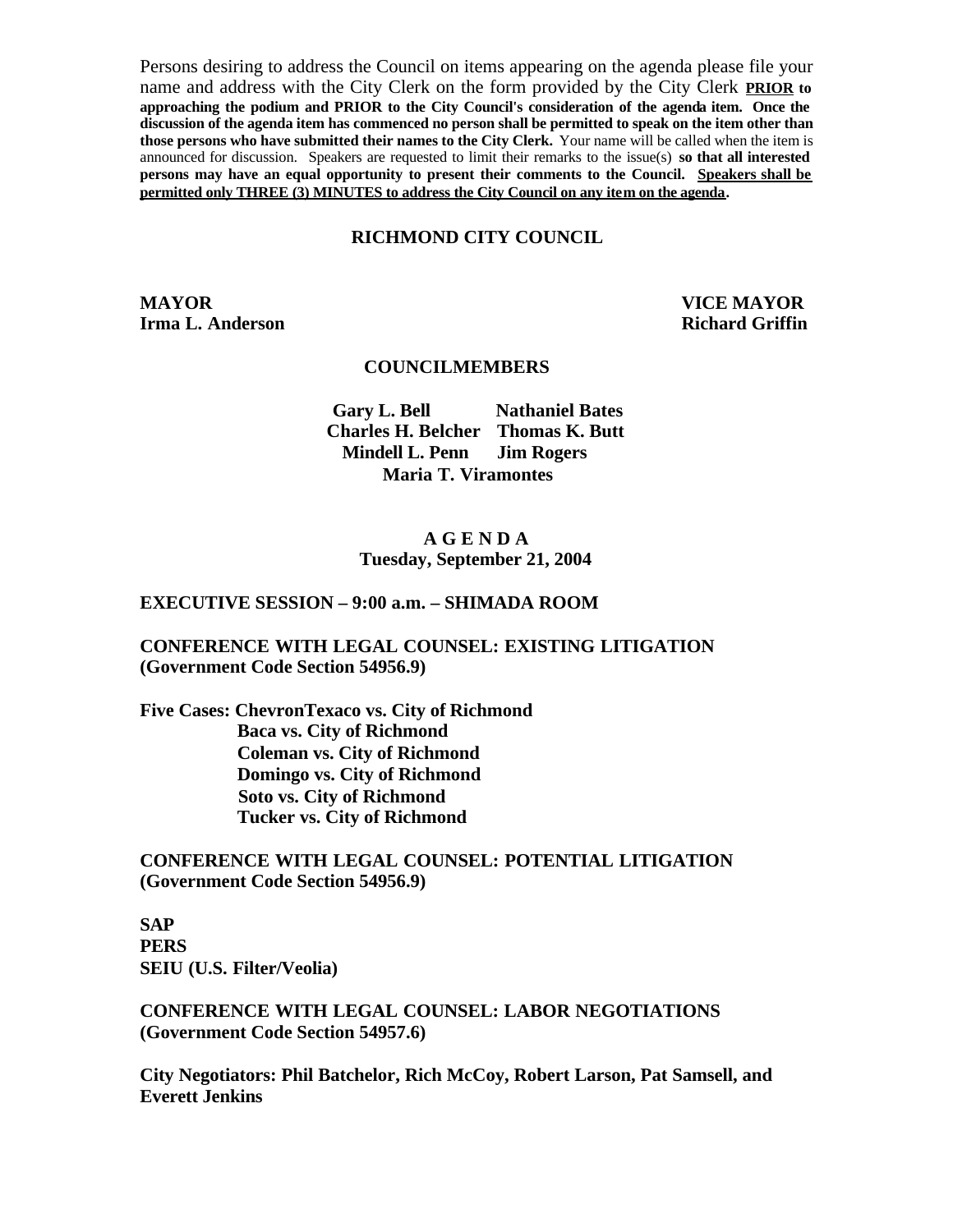**Counsel: Jeffrey Sloan, Renne, Sloan, Holtzman, and Sakai, LLP** 

**Employee Organizations: SEIU-Local 790; IAFF Local 188 (Firefighters); Richmond Police Officers' Association (RPOA); Richmond Management Employee Association; Richmond Police Management Association; and Richmond Fire Management Association** 

**PUBLIC EMPLOYEE PERFORMANCE EVALUATION (Government Code Section 54957)**

**Employees: City Attorney and City Clerk**

**EXECUTIVE SESSION – 5:00 p.m. – SHIMADA ROOM** 

**CONFERENCE WITH LEGAL COUNSEL: LABOR NEGOTIATIONS (Government Code Section 54957.6)**

**City Negotiators: Phil Batchelor, Rich McCoy, Robert Larson, Pat Samsell, and Everett Jenkins**

**Counsel: Jeffrey Sloan, Renne, Sloan, Holtzman, and Sakai, LLP** 

**Employee Organizations: SEIU-Local 790; IAFF Local 188 (Firefighters); Richmond Police Officers' Association (RPOA); Richmond Management Employee Association; Richmond Police Management Association; and Richmond Fire Management Association** 

**PUBLIC EMPLOYEE PERFORMANCE EVALUATION (Government Code Section 54957)**

**Employee: Police Investigative Officer** 

**OPEN SESSION - 7:00 p.m. - COUNCIL CHAMBER**

### **A. ROLL CALL**

#### **B. COUNCILMEMBER'S CODE OF CONDUCT**

**"I solemnly pledge to conduct all City matters fairly, responsibly and impartially; to carry out the busine ss of the City in an orderly and efficient manner; to treat my colleagues, citizens, and City staff with dignity and respect; through debate, discussion, and dialogue instill public confidence and integrity in the process of City gove rnment; and to serve the citizens of Richmond to the best of my ability."**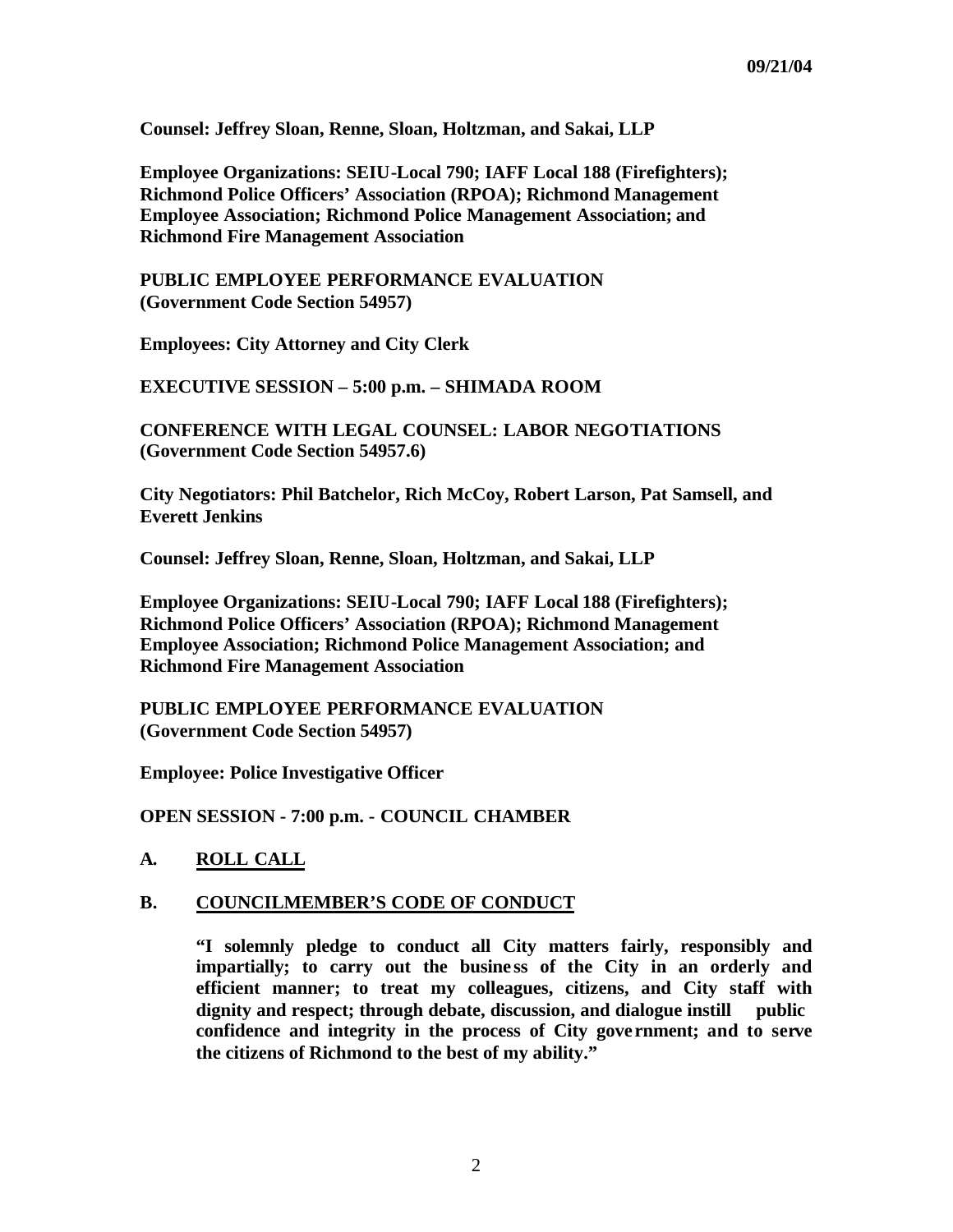# **C. APPROVAL OF MINUTES**

**C-1.** Regular meeting held September 14, 2004.

# **D. STATEMENT OF CONFLICT OF INTEREST**

## **E. AGENDA REVIEW**

# **F. REPORT FROM CITY ATTORNEY OF FINAL DECISIONS MADE AND NON-CONFIDENTIAL DISCUSSIONS HELD DURING EXECUTIVE SESSION.**

### **G. PRESENTATIONS, PROCLAMATIONS, AND COMMENDATIONS**

- **G-1.** Presentation in recognition of landmark birthdays for the following Richmond residents: Mr. Johnie Garnes, 101 years old; Mother Ethel Hill, 100 years old; and Mother Gustava Bennett-Burrus, 99 years old – Councilmember Bates (222-1101).
- **G-2.** Proclamation acknowledging the Community March "Stop the Violence Caravan" – Mayor Anderson (620-6503).
- **G-3.** Proclamation acknowledging the Staples Construction Company on completion of the newly constructed Automobile Facility at Point Potrero Marine Terminal – Mayor Anderson (620-6503).
- **G-4.** Presentation of an invitation for the City Council to participate in the "Officer on the Train" event to be held September 30, 2004, and October 30, 2004 (alternate date) – Police Department (Chief Bennett).

## **H. REPORTS OF STANDING COMMITTEES AND MAYOR**

- **H-1.** Public Safety and Public Services Standing Committee.
- **H-2.** Finance, Administrative Services, and Economic Development Standing Committee.
- **H-3.** Rules and Procedures Standing Committee.
- **H-4.** Report from the Mayor

## **I. CONSENT CALENDER**

**Consent Calendar items are considered routine and will be enacted, approved or adopted by one motion unless a request for removal for discussion or explanation is received from the audience or the Council.**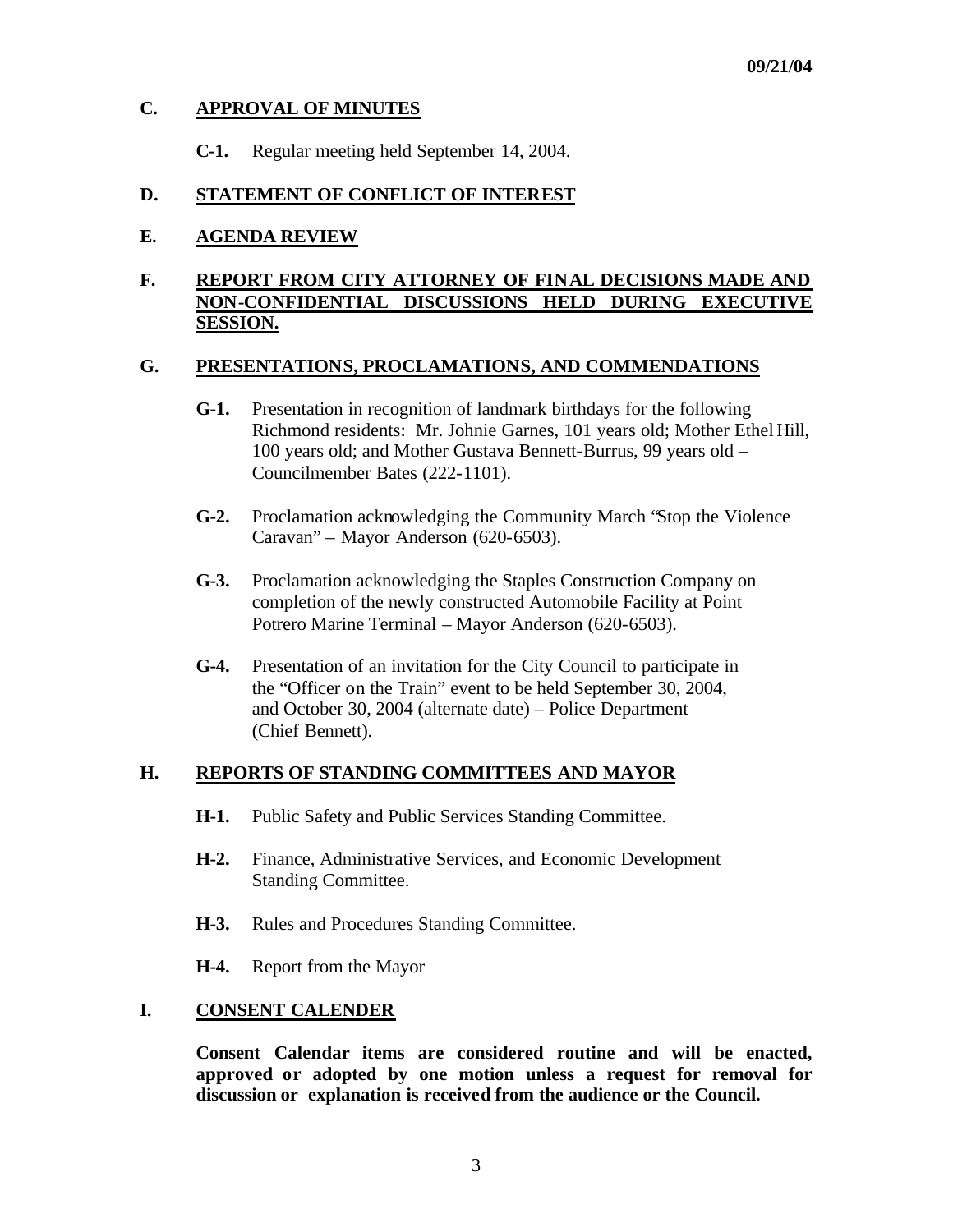- **I-1.** RESOLUTION authorizing the City Manager or his designee to enter into a loan agreement for California Environmental Redevelopment Fund (CERF) on the Terminal One Site – Community and Economic Development (Steve Duran 307-8140). .
- **I-2. RESOLUTION** amending Resolution No. 90-04 adjusting the 2004- 2005 Fiscal Year Budget to eliminate the position of Administrative Librarian and adding Library Director – Human Resources (Cedric Williams 620-6602).
- **I-3. ORDINANCE** setting the Tax Rate for Tax Override Pension Fund for Fiscal Year 2004-05 – **Second Reading** – Finance (Pat Samsell 620-6760).

## **J. OPEN FORUM FOR PUBLIC COMMENT**

Anyone wishing to address the City Council must submit a request to the City Clerk prior to commencement of the item. **Each speaker will be limited to a Maximum of Two (2) Minutes. The Maximum Number of Requests will be limited to fifteen (15), and the total amount of time for Open Forum will be Thirty (30) Minutes. SPEAKERS MUST SPEAK ON ITEMS THAT ARE NOT ON THE AGENDA.**

## **K. PUBLIC HEARINGS**

# **L. AGREEMENTS**

## **M. RESOLUTIONS**

**M-1. RESOLUTION –** amending the Classification Plan for the classification of Business Systems Manager – Human Resources (Andy Russo 620- 6608).

## **N. ORDINANCES**

**N-1. ORDINANCE** – establishing wages, salaries, and compensation for the classification of Business Systems Manager and amending Management (RMEA) Employees Ordinance No. 40-01 N.S. – **First Reading -** Human Resources (Andy Russo 620-6608).

# **O. COUNCIL AS WHOLE**

**O-1.** Consider appointments to the Commission on Aging, Arts and Culture Commission, Design Review Board, Economic Development Commission, and the Recreation and Parks Commission – Mayor Anderson (620-6509).